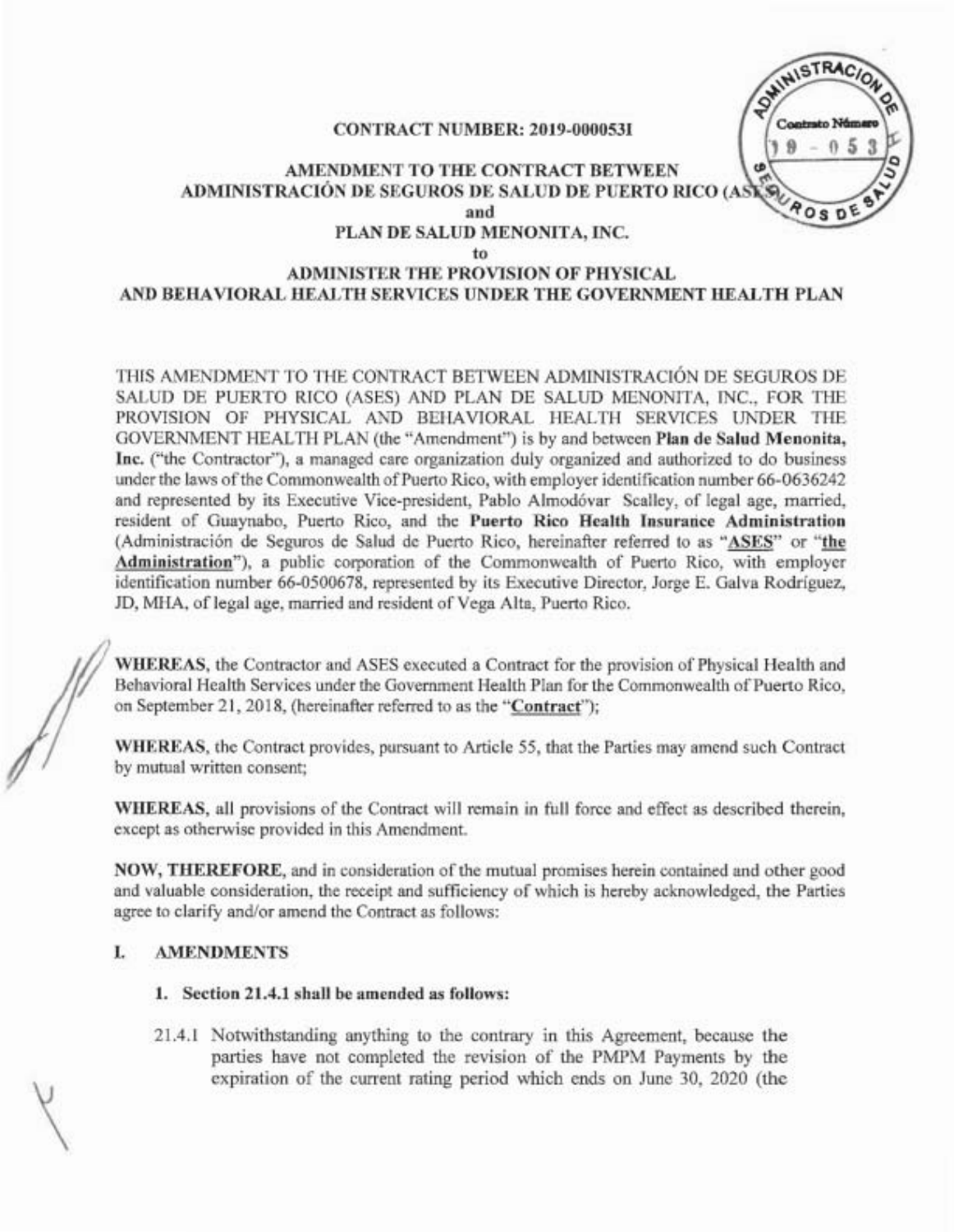"Expired Rating Period") such that the new rating period must commence without updated PMPM Payments, then the following shall occur:

- (a) ASES shall continue to pay Contractors at the PMPM Payment rates that existed during the Expired Rating Period;
- (b) As soon as practicable, but in no event more than thirty (15) days following the expiration of the Expired Rating Period, the parties shall complete in good faith the review of updated PMPM Payments (the "Updated PMPM PaYments").
- (c) Following agreement upon Updated PMPM Payments, the parties shall execute an amendment to Attachment 11 of the Contract setting forth the Updated PMPM Payments. Such amendment and the Updated PMPM Payments shall be effective as of July 1st, 2020 as if the Updated PMPM Payments had been agreed upon at the expiration of the Expired Rating Period, *provided that,*
	- (1) Notwithstanding the foregoing, because Updated PMPM Payment rates are subject to CMS and FOMB approval, ASES will continue to pay Contractors at the PMPM Payment rates that existed during the Expired Rating Period until such time as CMS and the FOMB have approved the Updated PMPM Payments, and;
	- (2) within thirty (30) calendar days following CMS' and the FOMB's approval of Updated PMPM Payment rates, the Parties shall begin to reconcile any difference between (i) PMPM Payments that ASES made to Contractors after the Expired Rating Period and (ii) Updated PMPM Payment rates.

# II. RATIFICATION

All other terms and provisions of the original Contract, as amended by Contracts Number 2019-000053 A, B, C, D, E, F, G, and H, and of any and all documents incorporated by reference therein, not specifically deleted or modified herein shall remain in full force and effect. The arties hereby affirm their respective undertakings and representations as set forth therein, as of the date thereof. Capitalized terms used in this Amendment, if any, shall have the same meaning assigned to such terms in the Contract.

### III. EFFECT; CMS APPROVAL

The Parties agree and acknowledge that this Amendment, including any attachments, is subject to approval by the United States Department of Health and Human Services Centers for Medicare and Medicaid Services ("CMS") and the Financial Oversight and Management Board for Puerto Rico ("FOMB"), and that ASES shall submit this Amendment for CMS and FOMB approval.